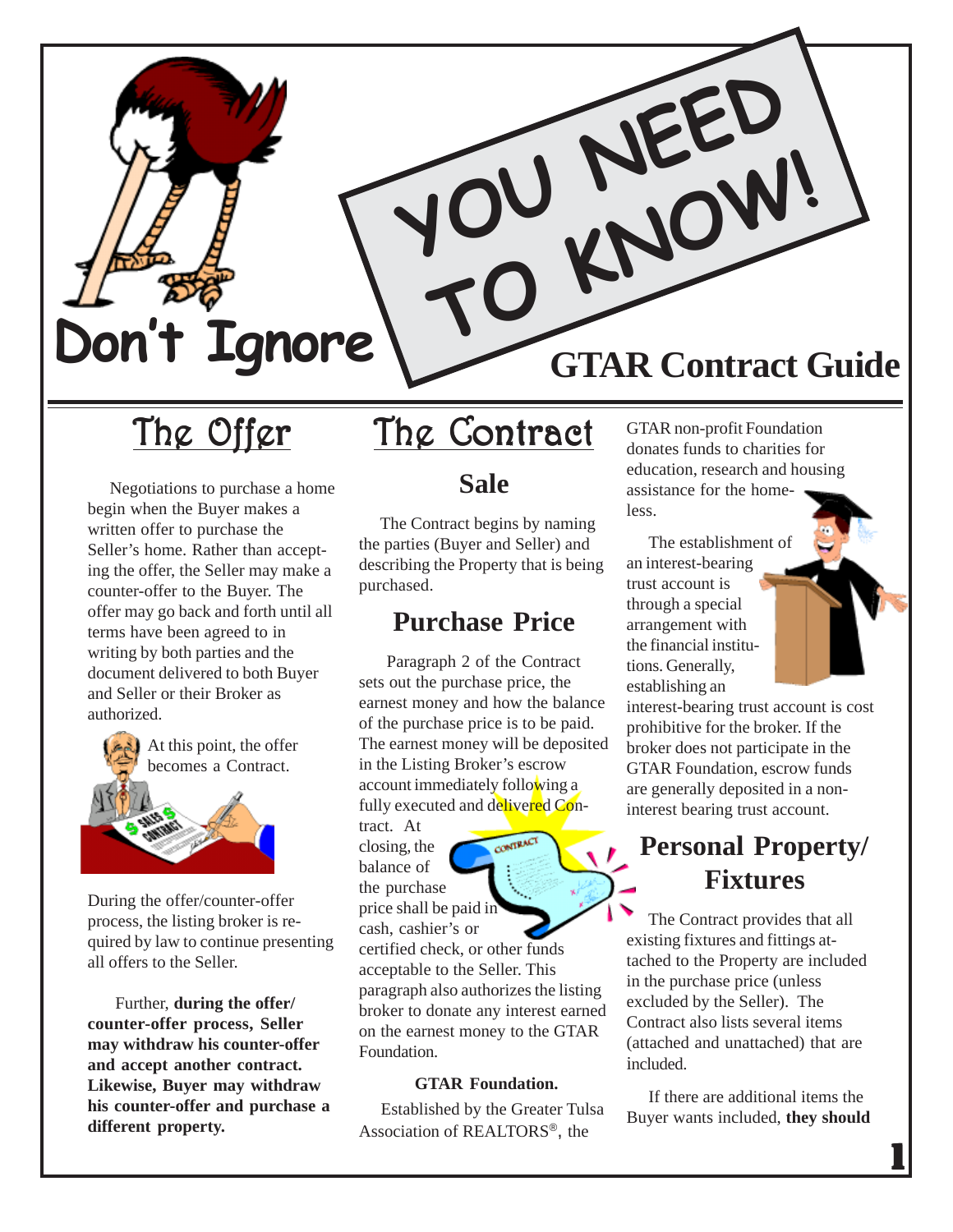**be specifically listed under "***Other Items Included (if any)***."** The Seller is bound only by what is stated in the Contract, and **Buyer should not rely on anything other than what is written in the Contract.**

If there are items the Seller is not including in the purchase price, **they should be specifically listed under** *"Items Excluded (if any)."*

#### **Financing**

 If a mortgage loan is needed for the purchase of the Property, a Financing Supplemental Agreement will be attached to and become a part of the Contract. The provisions of the Financing Supplemental Agreement are covered on pages 11 and 12 of this brochure.

### **Effective Date of Time Periods**

 All Contract time periods commence on the date stated in the paragraph *"Effective Date of Time Periods Specified in Contract"* (hereinafter referred to as *"Effective Date"*). Day one will be the day immediately following the date stated in this paragraph.

### **Disclosure, Disclaimer, Inspections and Investigations**

 **Inspection, Investigation and Review Time Period.** The Buyer has **10 days** from the *"Effective Date"* to review the Seller's Disclosure or Disclaimer Statement.

 During this same period, Buyer, at Buyer's expense, has the right to have a registered professional engineer, architect, Oklahoma licensed home inspector and/or professional craftsman conduct the inspections described later in this pamphlet.

 **It is recommended that Buyer exercise these rights and that Buyer make Buyer's own selection of professionals with appropriate qualifications to conduct inspections of the entire property.**

 Professionals conducting inspections **may have several levels of inspection service for different fees. It is the Buyer's responsibility to contact the inspector(s) of Buyer's choice to review and select the inspection level Buyer desires.**

 **It is Buyer's responsibility to have the following inspections made.** Buyer should accompany the inspector during the inspection. Buyer should **NOT** rely on the REALTOR®, a friend, or themselves to make this inspection.

 If brokers give the Buyer or Seller information regarding professional persons, services, inspectors or product providers ("Providers"), all parties are advised that:

 **A.** Brokers do not guarantee the performance of any Providers.

 **B.** The Buyer and Seller are free to select Providers other than those given by the brokers. "Providers" include but are not limited to: lenders, title insurers, closing companies, property hazard insurers, attorneys, inspectors, pest control companies, contractors, and home warranty

companies.

### **Seller's Disclosure/ Disclaimer Statement Receipt and Review**

 Under Oklahoma law, the Seller must complete, sign and provide to the Buyer an Oklahoma Real Estate



Commission (OREC) Residential Property Condition Disclosure Statement. This Disclosure Statement concerns the condition of the property and must be delivered to the Buyer prior to acceptance by Seller of Buyer's offer to purchase.

 Further, the real estate broker is obligated to disclose to the Buyer any defects in the property actually known to the broker which are not included in the Seller's Disclosure.

If the Seller has never lived in the property **AND** has no knowledge of any defects, the law provides that the Seller can deliver an OREC Disclaimer Statement in lieu of the Disclosure Statement.

 The Disclosure or Disclaimer Statement **does not apply** to residential new construction or vacant land. It also **does not apply** to certain other properties (such as government owned and foreclosures).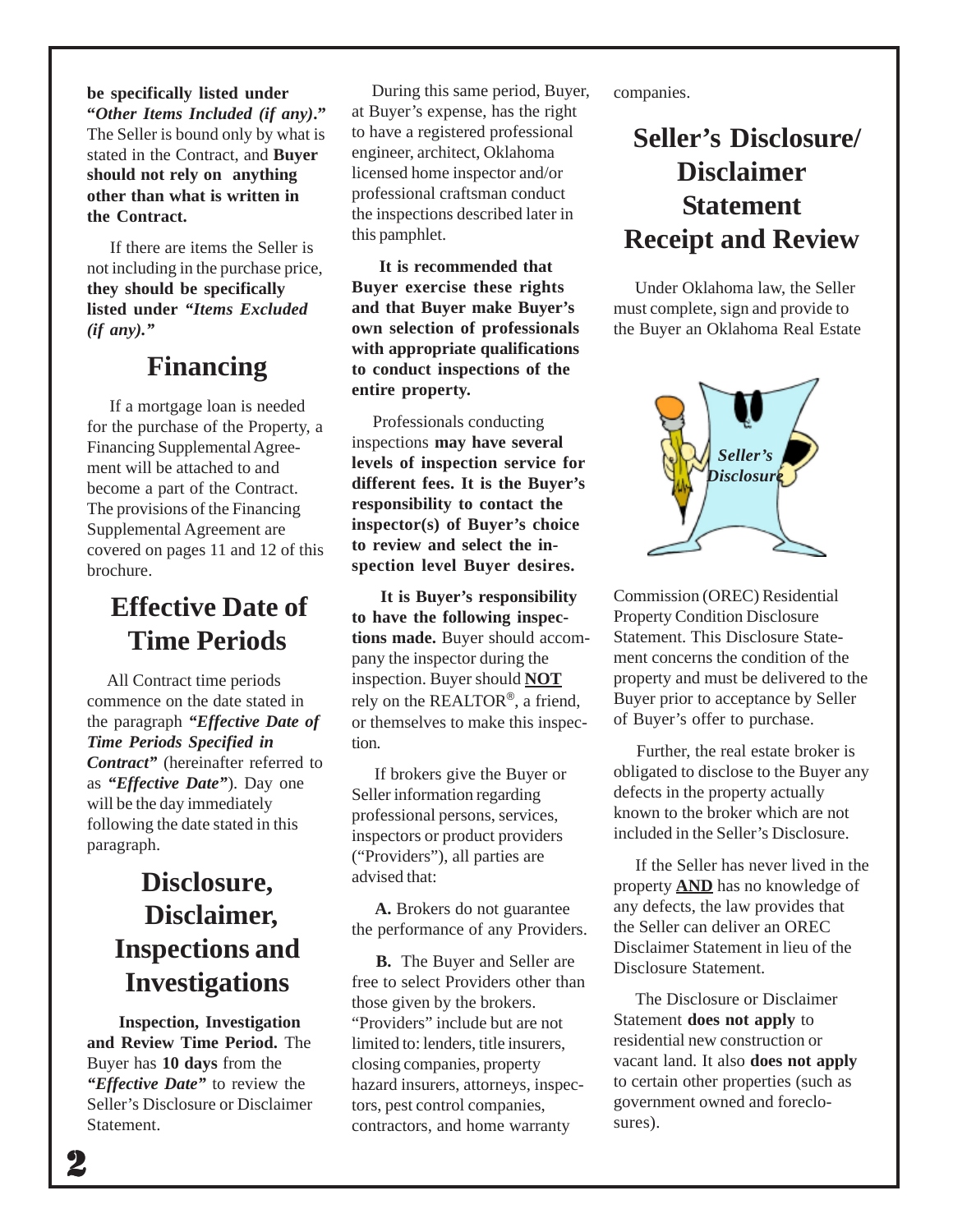### **Flood, Storm, Run Off Water, Storm Sewer Backup or Water History**



**Flood Notice.** The City of Tulsa has an Ordinance that requires a Seller to notify a Buyer if the Seller's property is located in an area designated by the City as a flood hazard area. Other cities may have similar ordinances. Seller will need to contact the city officials where his property is located to determine whether there is a similar flood notification ordinance.

 **It is Buyer's responsibility to investigate the Property's flood, storm run off water, storm sewer backup or water history.** To obtain a written Flood Hazard Evaluation, contact the Corps of Engineers. The customary cost of the Evaluation is \$25 or \$55. The Buyer can also call and make an appointment to visit the Corps of Engineers office and examine the maps and information. Phone: (918) 669-7197.

 The Corps of Engineers handles all of the state of Oklahoma, and there are Floodplain Administrators in every community. The Corps of Engineers can supply the Buyer with the name and phone number of the Floodplain Administrator in the community where the property is located. Phone: (918) 669-7197.

 For more information on the nature of the water condition as it relates to the Property being

purchased, Buyer can also contact:

 **1)** (In Tulsa) Mayor's Action Center - 596-2100

 **2)** City or County Engineer's Office.

**3)** Neighbors to determine if they have noticed any water problems.

 *Flood Insurance.* If there is a flood risk, the Lender may require the Buyer to obtain federal flood insurance. Flood insurance may also be purchased on personal property (carpets, drapes, furniture, etc.), and the Buyer should seek advice from an insurance agent.

### **Psychologically Impacted Property**

 Psychologically impacted property is any property where certain circumstances, suspicions or facts may create emotional or psychological disturbances or concerns to a Buyer. If this is of concern to the Buyer, the law requires that the REALTOR® adhere to the following procedure:

**1.** The Buyer must be in the process of making a bona fide offer.

**2.** The REALTOR® must receive a request in writing from the Buyer.

**3.** The Buyer's written request must state that such factor is important to the decision of the Buyer.

**4.** The REALTOR® shall make inquiry of the owner by submitting the written request to the owner.

**5.** With the consent of the Seller, the REALTOR® will furnish the Seller's response to the Buyer or Buyer's Broker.

**6.** If the Seller refuses to furnish the information requested, Seller's REALTOR® shall so advise the Buyer or Buyer's Broker.

**7.** If the Buyer is requesting information concerning Acquired Immune Deficiency Syndrome (AIDS) or any other disease which falls under the privacy laws, the information can only be obtained in accordance with the Public Health and Safety Statute, Title 63, O.S., 1992, Section 1-502.2A.

#### **Megan's Law**

 Oklahoma has enacted a law that requires law enforcement officials to notify the residents when a habitual sex offender convicted of certain sex crimes moves into their neighborhood. The record keeping and notification cover only those crimes committed since 1989.

 The Buyer can obtain a list of the known sex offenders living in Tulsa and their addresses on the Tulsa Police Department's Internet Web site, (www.tulsapolice.org). For cities other than Tulsa, contact the local police department or the Department of Corrections (405) 425-2500.

### **Hazard Insurance**

#### *(Property Insurability)*

 **Within 10 days** of the *"Effective Date,"* Buyer shall obtain a commitment for hazard insurance from an insurance carrier.

 All explanations, representations and disclosures concerning the terms, conditions and provisions of a commitment for hazard insurance coverage and/or hazard insurance policy are the responsibility of the Buyer's insurance agent and not of the Seller, brokers or their sales associates.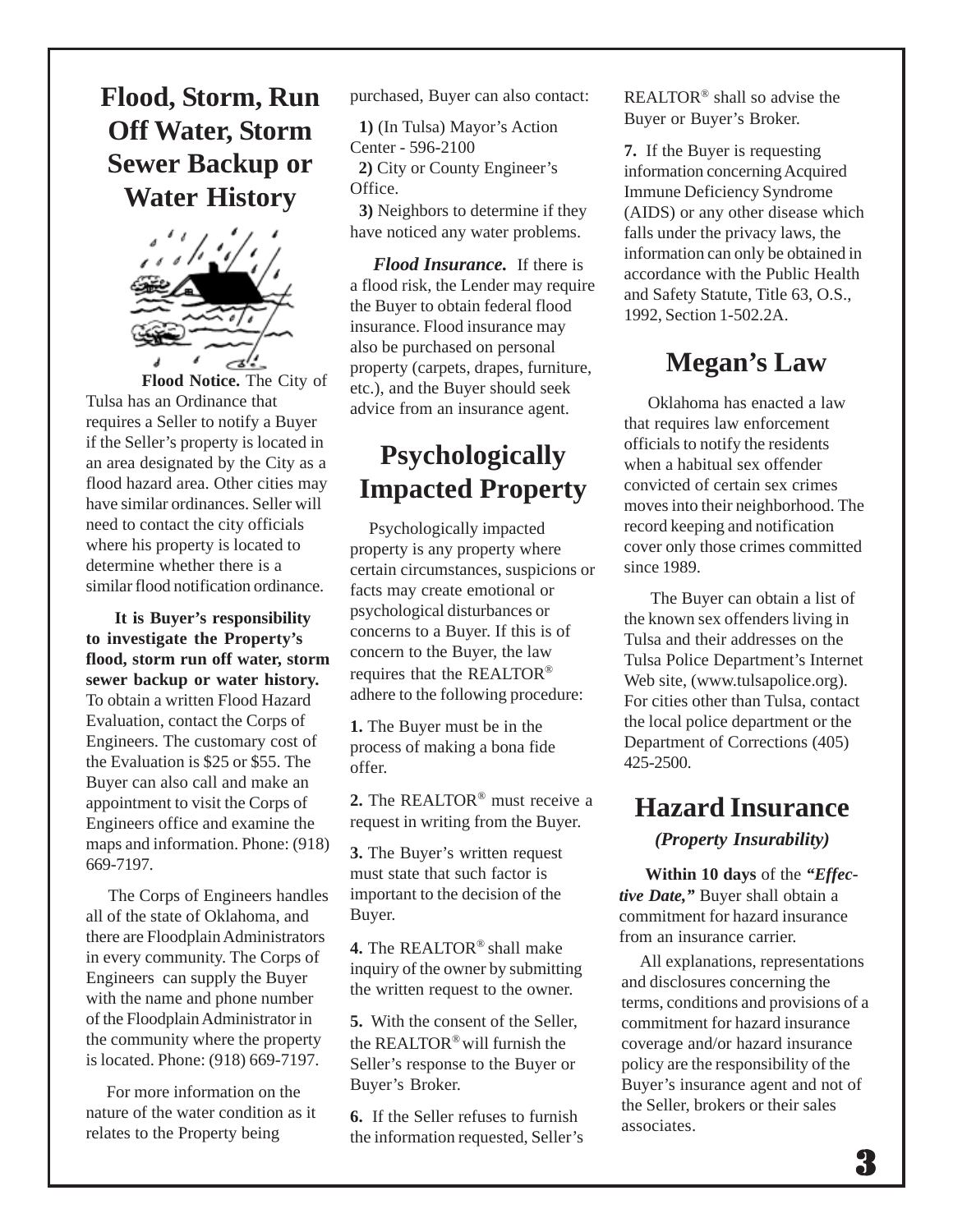### **Environmental Risks**

 It is Buyer's responsibility to determine whether there are environmental hazards such as

hydrocarbon, chemical, carbon, asbestos, mold, methamphetamine, radon gas, leadbased paint, or any other toxic materials that are of concern.

 The Tulsa and Broken Arrow police departments' Web sites have the location of properties where they have found a methamphetamine (Meth) lab on the premises. (See Web sites below) http://www.tulsapolice.org/sid.html http://www.brokenarrowok.gov *(Click on Broken Arrow police)*

Buyer can call the Department of Environmental Quality (DEQ) (918) 293-1600, for further information. Buyer can also go to the DEQ Web site: www.deq.state.ok.us for a list of lead-based paint inspectors (some of whom also do mold inspections) or the Environmental Protection Agency (EPA) Web site: http://www.epa.gov/iaq/pubs/ index.html for EPA publications on mold, asbestos and radon gas. An information pamphlet on Methamphetamine is also available on the Oklahoma Real Estate Commission's Web site: www.orec.state.ok.us

With regard to **properties built BEFORE 1978**, the HUD regulations require that the Buyer receive the Seller's *"Disclosure of Information on Lead-Based Paint and Lead-Based Hazards,"* the EPA booklet entitled *"Protect Your Family From*

*Lead in Your Home,"* and the following written warning:

 *"Every purchaser of any interest in residential real property on which a residential dwelling was built prior to 1978 is*

*notified that such property may present exposure to lead from lead-based paint that may place young children at risk of developing lead*

*poisoning. Lead poisoning in young children may produce permanent neurological damage, including learning disabilities, reduced intelligence quotient, behavorial problems, and impaired memory. Lead poisoning also poses a particular risk to pregnant women.*

 *The seller of any interest in residential real property is required to provide the buyer with any information on lead-based paint hazards from risk assessments or inspections in the seller's possession and notify the buyer of any known lead-based paint hazards. A risk assessment or inspection for possible lead-based paint hazards is recommended prior to purchase."*

#### **Roof**

 Buyer, at Buyer's expense, has the right to have the roof structural members, roof decking, and cover (shingles, slate, tile) inspected by a qualified inspector.

#### **Structure**

 Buyer, at Buyer's expense, has the right to have the Property inspected for structural defects by a licensed architect or a registered professional engineer, selected by Buyer, or such other professional

craftsmen as Buyer may deem necessary.

 Buyer should confirm that the structural inspection includes, but is not necessarily limited to: foundation, framing, moisture infiltration, heating/cooling duct system, roof and swimming pool/spa.

### **Fixtures, Equipment & Systems**

 It is **not** the intent and the Contract does **not** require that the property be brought up to the current Code. However, the Contract does provide that Buyer, at Buyer's expense shall have the right to have all the fixtures, equipment and systems relating to: plumbing (including sewer/septic system and water supply), heating and cooling, electrical systems, built-in appliances, swimming pool/ spa, sprinkler systems, and security systems inspected by a qualified inspector.

 If the Property is not connected to a public sewer system (property that is on a septic tank or lagoon system), Buyer should have the system inspected by a qualified expert. The Buyer can also contact the Department of Environmental Quality (DEQ) for septic tank information, (918) 293-1600 or your local DEQ office.

### **Wood Destroying Organisms**

 The Buyer shall have **10 days** from the *"Effective Date,"* to have the Property inspected by Buyer's choice of a licensed exterminating

company and to deliver to Seller, in care of the Listing Broker, a HUD approved infestation report.

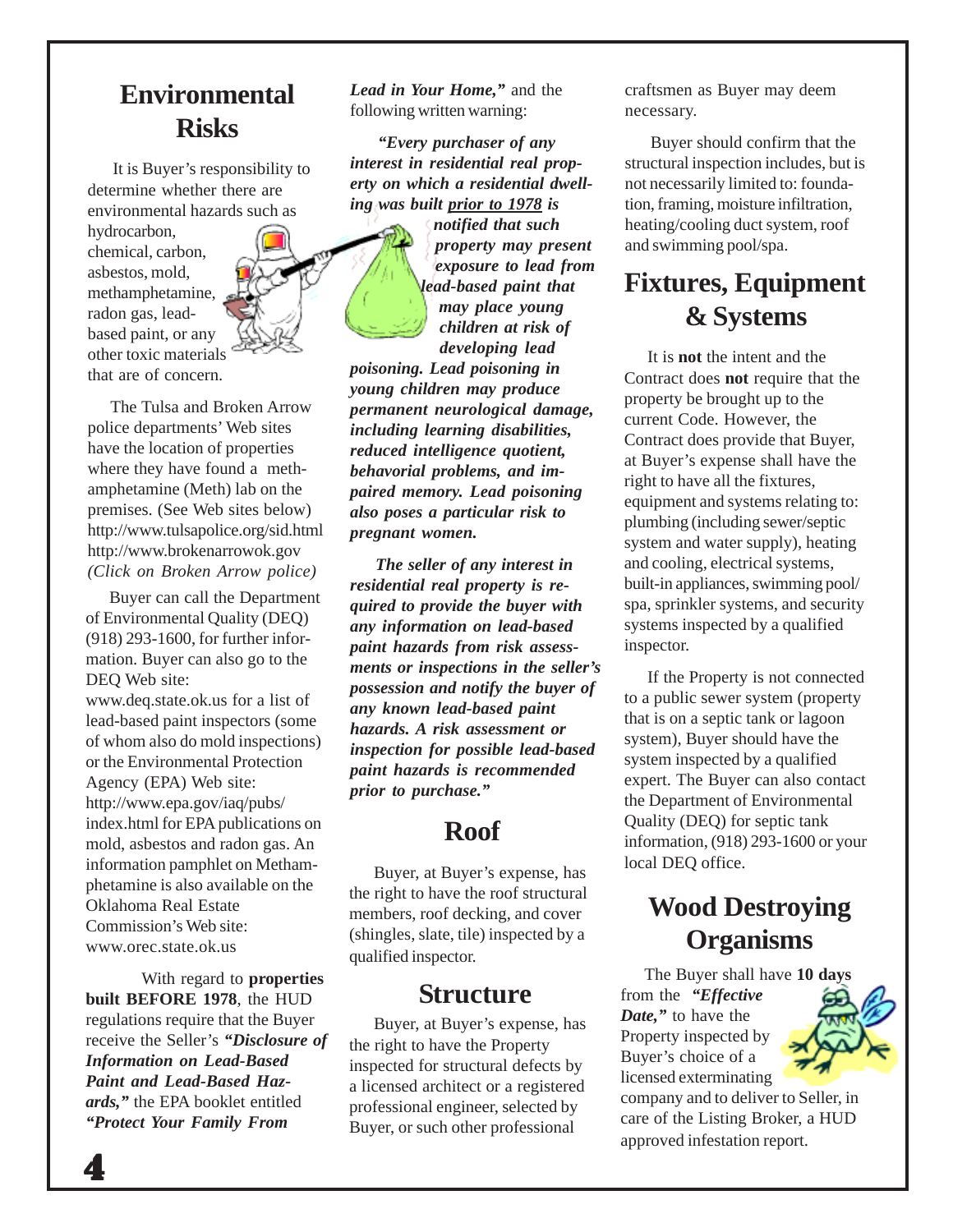The Buyer shall pay for the report, except in a VA-financed transaction, in which case the Seller shall pay the cost of the report.

### **Buyer's Responsibility**

 It is Buyer's responsibility to have these inspections made. Buyer should accompany the inspector during the inspection. Buyer should **NOT** rely on the REALTOR®, friend, or themselves to make these inspections.

### **Square Footage**

As there is no standardized method for measuring square footage, County Assessor's records, appraisal reports, appraisal square footage measurement reports, etc. can vary from a few feet to several hundred feet.

 It is Buyer's responsibility to satisfy him/herself that the size and/ or square footage of the dwelling is acceptable to Buyer.

### **Buyer's Options**

 If Buyer has any objections to the Property based on the above inspections and investigations, Buyer has the right to request the Seller to repair and/or replace and treat those items not in normal working order (defined as the system or component functions without defect for the primary purpose and manner for which it was installed. Defect means a condition, malfunction or problem, which is not decorative, that would have a materially adverse effect on the value of a system or component, or would impair the health or safety of the occupants or Buyer) and/or Buyer may cancel the Contract as outlined below:

#### *Option 1 - Buyer's Right to Request Repairs Replacement, Treatments*

 In the event Buyer elects to request Seller to make repairs and/ or replacement and treatments, Buyer shall submit to Seller, in care of the Listing Broker, **within 24 hours after the expiration of the 10-day time period specified in the Contract,** a *"Repair, Replacement and Treatments"* Supplemental Agreement specifying those items the Buyer desires Seller to repair and/or replace, or treat, along with a copy of all inspection reports.

 Within **5 days of receipt** of Buyer's *"Repair, Replacement and Treatments"* Supplemental Agreement, Seller shall obtain estimates for cost of repairs and/or replacement and treatments. The Contract provides that Buyer shall pay the first 1/4 of 1% of the Contract purchase price for the repair and replacement and treatment cost. Seller shall pay the cost in excess of this amount up to a maximum stated in the Contract.

 In the event the cost of repair and/or replacement and treatments exceeds the maximum set out in the Contract, Seller has the option to cancel the Contract **within 48 hours of being advised of such estimate,** unless Buyer agrees in writing to pay the cost in excess of Seller's maximum amount.

#### *Option 2 - Buyer's Right to Cancel the Contract*

 If Buyer elects to cancel the Contract based on the results and findings of the inspections and investigations described in the Paragraph entitled *"Disclaimer, Disclosure, Inspections,"* Buyer shall deliver written notice stating

Buyer's objections to the Property to Seller, in care of the Listing Broker, **within 24 hours after the expiration of the 10 day time period specified in the Contract**, in which event the Contract shall be null and void.

 Regardless of whether Buyer investigates and/or has inspections of the Property performed, if Buyer fails to deliver the above written notice to Seller, in care of the Listing Broker, **within 24 hours after the expiration of the 10-day time period specified in the Contract**, the Buyer accepts the Property in the condition or state which existed at the expiration of the time period.

 If Buyer does not exercise Buyer's right to cancel the Contract based on inability to obtain acceptable hazard insurance coverage, by delivering written notice to Seller, in care of the Listing Broker, **within 24 hours after the expiration of the 10-day time period specified in the Contract**, or Buyer fails to obtain a loan based on unavailability of hazard insurance coverage, Buyer shall proceed to Closing, regardless of the unavailability of hazard insurance coverage, **or be subject to the breach and failure to close** provisions of the Contract.

 If Buyer does not exercise Buyer's right to cancel the Contract based on the size/square footage of the dwelling by delivering written notice to Seller, in care of the Listing Broker, **within 24 hours after the expiration of the 10-day time period specified in the Contract** and any subsequent appraisal reflects the size/square footage of the dwelling to be less or more than Buyer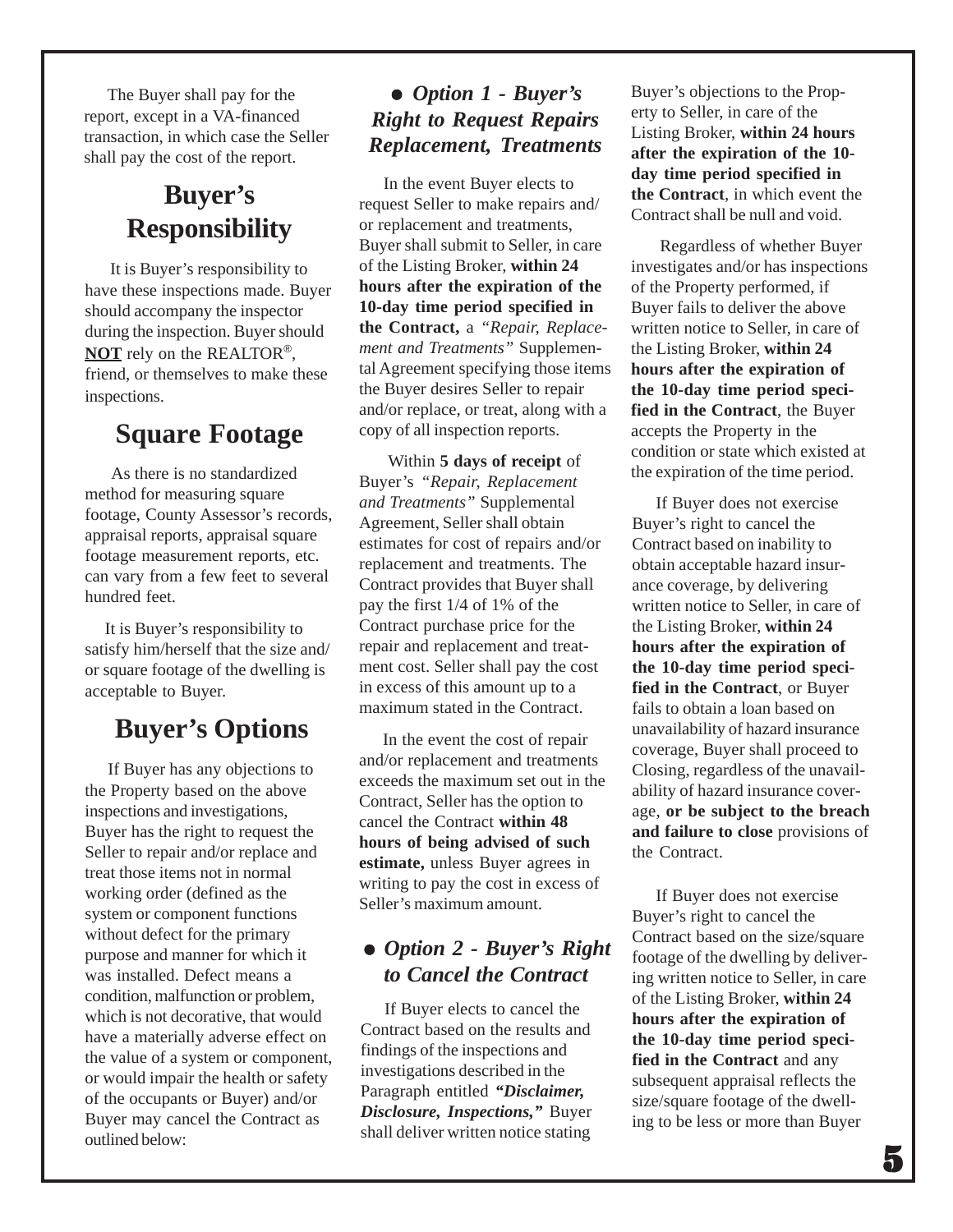understood it to be, Buyer shall proceed to Closing, regardless of such appraisal, **or be subject to the breach and failure to close** provisions of the Contract.

#### **Cost of Inspections & Reinspections**

 The Buyer pays the cost of all inspections and reinspections unless prohibited by the mortgage underwriter.

### **Delivery of Property Inspection Reports & Test Results**

 As provided in the Contract, Buyer will deliver a copy of every written inspection report concerning the Property to the Seller, in care of the Listing Broker.

#### **Risk of Loss**



 Until the Closing or transfer of possession, the risk of loss to the Property, except for ordinary wear and tear, is the Seller's. After Closing or transfer of possession, the risk is the Buyer's.

 **If transfer of title and possession do not occur at the same time, Buyer and Seller are advised to seek**

**the advice of their insurance agents concerning the insurance consequences.**

### **Acceptance of Property**

 By closing the sale or by taking possession of the Property, Buyer has accepted the Property in its then condition.

# **Title/Closing**<br>Buyer has agreed to pay the

balance of the purchase price with cash, cashier's or certified check, or other funds acceptable to the Seller. Buyer needs to be aware, however, that **payment of the balance by the following will NOT be accepted by the Closing Company:**

> Personal Check Corporate Check Employer's Check Investment Account **Check** Asset Management **Check**

 It is recommended that **Buyer contact the Closing Company prior to the Closing to determine the acceptable form of payment for the balance of the purchase price Buyer needs to bring to the Closing.** Buyer will also **need to bring photo identification** (i.e. Driver's License, etc.) to the Closing.

**The proceeds Seller receives** from the Closing **are** generally **paid by the Closing Company's check.** A Closing Company's check does not have the assurance that it will be cashed by the bank as readily as a cashier's check**.** The **bank may**

**not release the funds to the Seller until the Closing Company's check clears.** If Seller **prefers a cashier's check** Seller should **contact the Closing Company at least 48 hours prior to the closing and request** that Seller's proceeds be paid by cashier's check.

 **No later than ten (10) days prior to Closing, the Seller, at Seller's expense,** will furnish Buyer (or Buyer's lender) a current Uniform Commercial Code Search Certificate, abstract of title certified to a date at least within 180 days of the Closing, and, if required by the lender, a Mortgage Inspection Certificate prepared by a Professional Land Surveyor. Buyer shall have **ten (10)** days to have Seller's title evidence examined.

 In the event the title evidence is not made available to Buyer ten (10) days prior to the Closing Date, the Closing Date may be extended by Buyer up to ten (10) days from receipt to allow Buyer to examine the title evidence.

#### *Mortgage Inspection Certificate*

 A Mortgage Inspection Certificate is defined as a representation of the boundaries of a parcel of real property and the improvements thereon. It is prepared by a Professional Land Surveyor.

 The Mortgage Inspection Certificate may be required by a lender to confirm the location of the Property, the buildings and possible encroachments. It is not a Land or Boundary Survey or a Staked Survey. The Mortgage Certificate **is for the lender only** and should **NOT** be relied upon by the Buyer.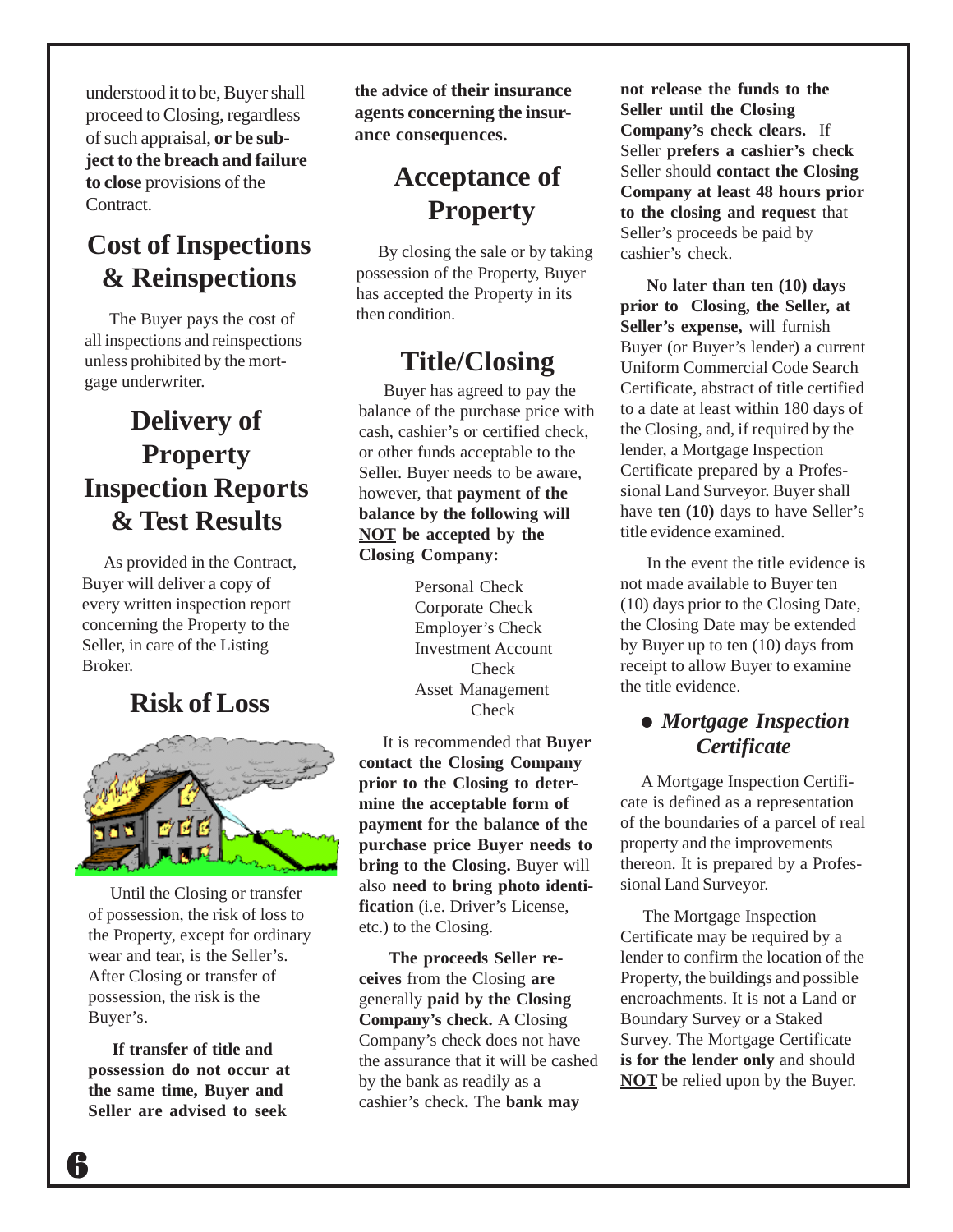#### *Survey*

 There are different types of surveys and the Buyer's cost will depend on the type of survey selected by the Buyer. For example: A boundary (staked survey) is the physical location of boundary corners, and some details such as fence lines, platted easements and other easements given to the surveyor. On the other hand, an ALTA survey is much more indepth. It is for the Owner and it will remove the survey exclusion on the Owner's Title Policy. Consequently, the cost of an ALTA survey will be more than the cost of a staked survey.

 If Buyer has any questions regarding lot lines, easements, etc., it is recommended that Buyer contact a surveyor of Buyer's choice to determine the cost and type of survey Buyer desires.

#### *Title Examination*

 If a mortgage is involved, the lender will have the abstract (title) examined. **The lender's title examination does not protect the Buyer.** It is recommended that the Buyer have the abstract (title) examined by an experienced title attorney.

 If Buyer's or lender's attorney has a valid objection to the title or the "Mortgage Inspection Certificate," the Buyer must notify the Seller in writing in care of the Listing Broker. Seller will then have 30 days to satisfy a valid objection. The Closing date will be delayed up to 30 days, or such additional time as Buyer shall grant in writing.

#### *Title Insurance*

There are two types of Title Insurance policies - a Lender's

Policy and a Buyer's (Owner's) Policy. In most financed transactions, Title Insurance is required by the lender (Lender's Policy) to cover the lender's loan. The Lender's Title Insurance does not protect the Buyer, even though the Buyer pays the Title Insurance premium.

 It is recommended that the Buyer obtain an Owner's Title Examination and/or Owner's Title Policy. Lien and survey coverage are usually not included in an Owner's Title Policy. Buyer will need to discuss with the examination attorney the costs and possible requirements to add these coverages. If an Owner's Title Insurance policy is purchased by Buyer, Buyer should have the policy binder/commitment reviewed by an experienced title attorney.

#### **Breach or Failure to Close**

 In the event of breach of Contract or failure to close, both Buyer and Seller need to be aware that the earnest money is not all that is involved. The party who fulfilled all of his obligations and did not breach or fail to close can seek other and possibly more costly legal remedies.

#### *Mutual Release & Earnest Money*

 In the event a contract is canceled or fails to close, the broker will prepare a "Mutual Release" for the signature of each of the parties. The Mutual Release will relieve each of the parties from further interest and liability. It will also address the disposition of the earnest money. Unless otherwise agreed to in writing, any expenses incurred by either party (Buyer or Seller) shall be paid by the respective party and shall not be paid from any earnest money deposits.

Occasionally, the parties may not

agree to the disposition of the earnest money. If an agreement is not reached and the below described mediation is unsuccessful, the broker may file for "Interpleader" in a court of law. Interpleader is a legal process whereby the court determines the disposition of the earnest money. The court will also determine the amount and responsibility for court costs.

#### **Mediation**

 Under the provisions of the Contract, the Buyer, the Seller and the Brokers agree to mediate any claim arising out of a dispute in relation to the Contract. This agreement binds the parties to try to resolve a dispute through mediation before initiating any legal proceedings. Mediation settlements are binding **only** when the parties have signed a written settlement agreement. Mediation is provided by the City of Tulsa's Early Settlement Program. This program is governed by the *Oklahoma Dispute Resolution Act,* and Mediators are trained by the State Supreme Court.

 **Mediation is fast.** The mediation session is usually held within two weeks after you file your complaint.

 **Mediation is inexpensive.** The Tulsa Municipal Court system charges a nominal fee per party.

 The Early Settlement program will mediate the dispute even though the Contract is on property located outside of the City of Tulsa.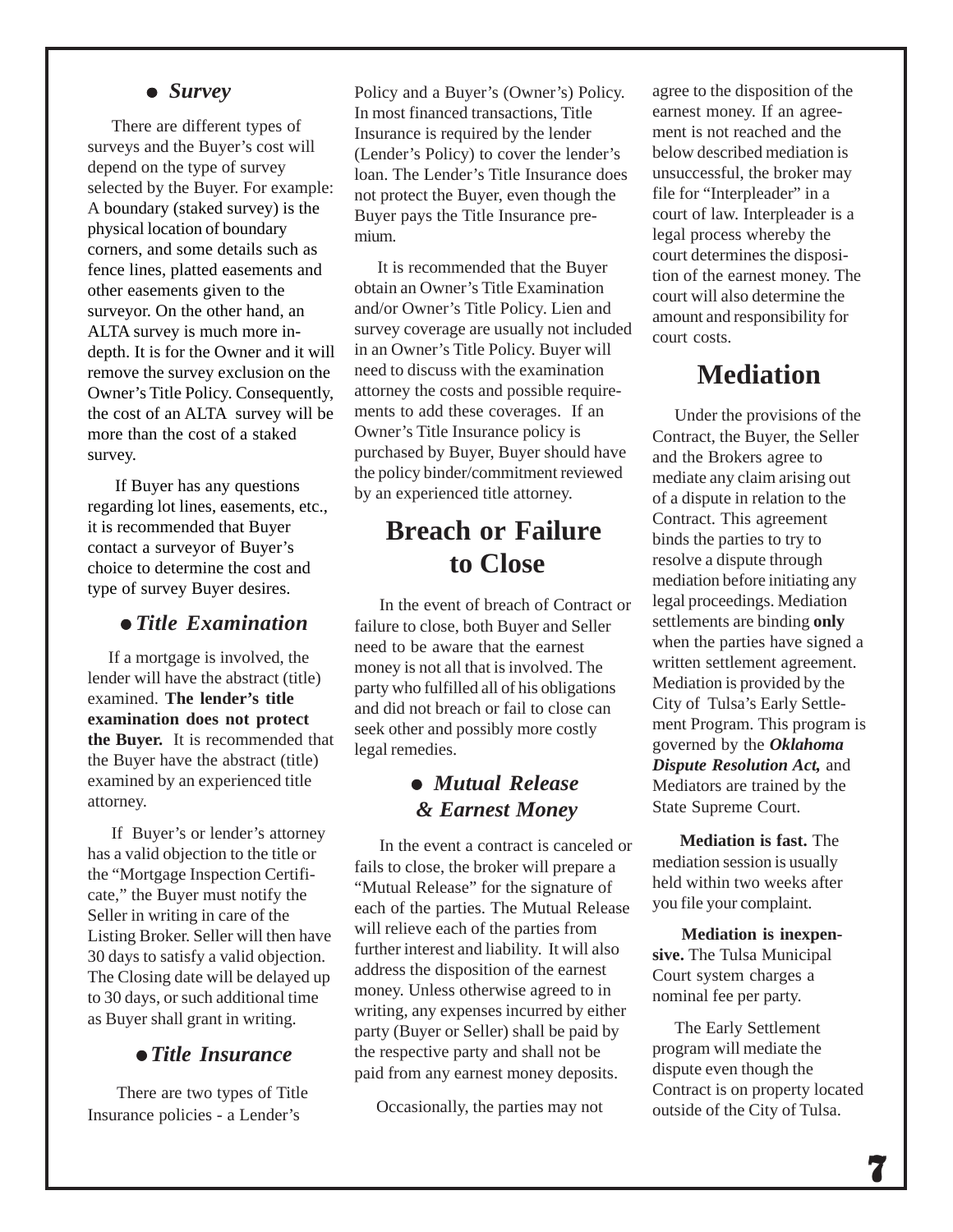To file for mediation, the Buyer or Seller will need to go to the City of Tulsa's Early Settlement Office, City Hall, 200 Civic Center, Room 601-L, (918) 596-7786.

### **Brokerage Services Disclosure**

*Working with a Real Estate Broker. (For the purpose of this section the term "Broker" includes all real estate licensees affiliated with the broker.)*

Under the Oklahoma Real Estate License Law, a real estate licensee provides services to buyers and sellers as either a "transaction broker" or a "singleparty broker".

#### **Definitions**

 *The following definitions are from the Oklahoma Real Estate Commission's Oklahoma Broker Relationships Act.*

**"Transaction"**means any or all of the steps that may occur by or between parties when a party seeks to buy, sell, lease, rent, option or exchange real estate and at least one party enters into a broker relationship. Such steps may include, without limitation, soliciting, advertising, engaging a broker to list a property, showing or viewing a property, making offers or counteroffers, entering into agreements and closing such agreements.

**"Transaction broker"** means a broker who provides services by assisting a party in a transaction without being an advocate for the benefit of that party.

**"Single-party broker"** means a broker who has entered into a written brokerage agreement with a party in a transaction to provide

services for the benefit of that party.

**Written brokerage agreement** A broker may enter into a written brokerage agreement to provide services as either a single-party broker or a transaction broker. If a broker does not enter into a written agreement with a party, the

broker shall perform services only as a transaction broker. All brokerage agreements shall be deemed to incorporate as material terms the duties and responsibilities set forth below, based upon whether the relationship established by the brokerage agreement is a transaction broker relationship or singleparty broker relationship.

**"Party"**means a person who is a seller, buyer, landlord, or tenant or a person who is involved in an option or exchange.

#### **Transaction broker duties and responsibilities.**

**A.** A transaction broker shall have the following duties and responsibilities, **which are mandatory and may not be abrogated or waived by a transaction broker:**

**1.** To treat all parties with honesty and exercise reasonable skill and care;

**2.** To be available to:

**a.** receive all written offers and counteroffers,

**b.** reduce offers or counter offers to a written form upon request of any party to a transaction and

**c**. present timely such written offers and counter offers.

**3.** To inform in writing the party for whom the broker is providing services when an offer is pected to pay certain closing costs, brokerage service costs and approximate amount of said costs;

**4.** To account timely for all money and property received by the broker;

**5.** To keep the following confidential information received from a party confidential unless consent to disclosure is granted by the party disclosing the information, the disclosure is required by law, or the information is made public or becomes public as the result of actions from a source other than the broker, the broker shall not disclose:

 $\blacklozenge$  That a party is willing to pay more or accept less than what is being offered,

 $\blacklozenge$  That a party is willing to agree to financing terms that are different from those offered, and

 The motivation of either party in selling or purchasing the property.

 **6.** To disclose information pertaining to the property as required by the Residential Property Condition Act.

 **7.** To comply with all requirements of the Oklahoma Real Estate License Code and all applicable statutes and rules.

Neither the Buyer nor the Seller shall be liable for the actions or words of the transaction broker.

**B.** Such duties and responsibilities set forth in this section shall be performed by a transaction broker if such duties and responsibilities relate to the steps of the transaction which occur while there is a broker relationship *[Except as may be provided in a written brokerage agreement between the broker and a party to a transaction, the* made that the party will be ex- *broker owes no further duties or*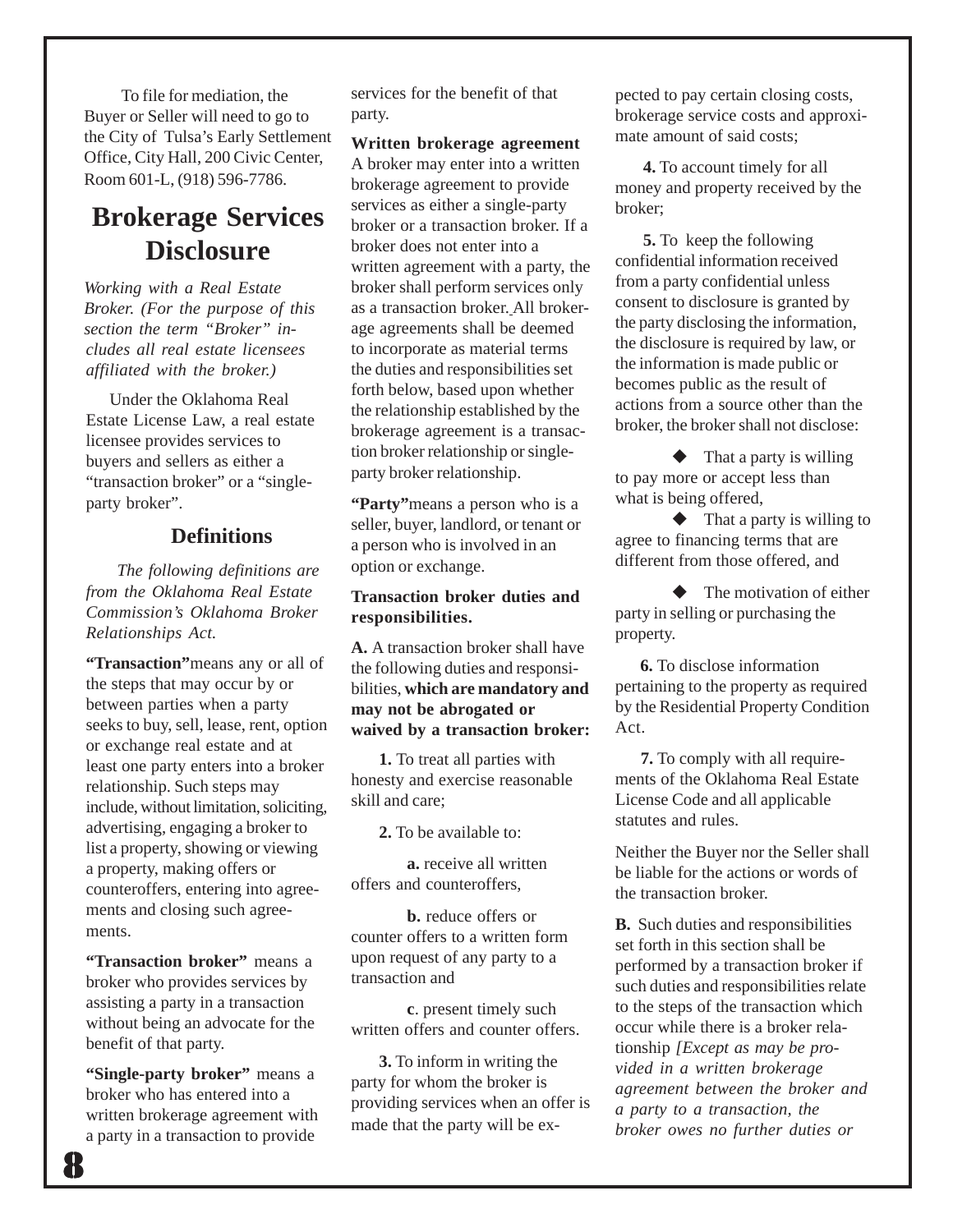*responsibilities to the party after termination, expiration, or completion of performance of the transaction except:*

*1) To account for all monies and property relating to the transaction; and*

*2) To keep confidential all confidential information received by broker during the broker's relations with the party.*]

**C.** Nothing in the Real Estate License Code requires or prohibits a transaction broker from charging a separate fee or other compensation for each duty or other services provided during a transaction.

**D.** If a transaction broker intends to perform fewer services than those required to complete a transaction, written disclosure shall be provided to the party for whom the broker is providing services. Such disclosure shall include a description of those steps in the transaction for which the broker will not perform services, and also state that broker assisting the other party to the transaction is not required to provide assistance with these steps in any manner. *(Note: For the purpose of this paragragh, fewer services does not include the services listed under A1 through A7 above, which cannot be waived or abrogated.)*

**Single-party Broker duties and responsibilities.**

**A.** A broker **shall enter into a written brokerage agreement** prior to providing services as a single-party broker, which shall be deemed to include, and which may not abrogate or waive, the mandatory duties and responsibilities set forth in Paragraph B below.

**B.** The single-party broker shall have the following duties and

responsibilities:

**1.** To treat all parties with honesty and exercise reasonable skill and care;

. **2.** To be available to:

**a.** receive all written offers and counteroffers,

**b.** reduce offers or counteroffers to a written form upon request of any party to a transaction.

**c.** present timely all written offers and counteroffers.

 $\mathbf{u}$  costs. **3.** To inform in writing the party for whom the broker is providing services when an offer is made that the party will be expected to pay certain closing costs, brokerage service costs and approximate amount of said costs.

**4.** To keep the party for whom the single-party broker is performing services informed regarding the transaction.

 **5.** To account timely for all money and property received by the broker.

 **6.** To keep the following confidential information received from a party confidential, unless consent to disclosure is granted by the party disclosing the information, the disclosure is required by law, or the information is made public or becomes public as the result of actions from a source other than the broker, the broker shall not disclose:

 $\blacklozenge$  That a party is willing to pay more or accept less than what is being offered,

 $\blacklozenge$  That a party is willing to agree to financing terms that are different from those offered, and

 The motivation of either party in selling or purchasing the property.

 **7.** To perform all brokerage activities for the benefit of the party for whom the single-party broker is performing services unless prohibited by law.

 **8.** To disclose information pertaining to the property as required by the Residential Property Condition Act.

 **9.** To obey the specific directions of the party for whom the single-party broker is performing services that are not contrary to applicable statutes and rules or contrary to the terms of a contract between the parties to the transaction; and

 **10.** To comply with all requirements of the Oklahoma Real Estate License Code and all applicable statutes and rules.

The party a single-party broker represents is liable for the actions and words of the single-party broker.

**C.** In the event a broker who is a single-party broker for a buyer or a tenant receives a fee or compensation based on a selling price or lease cost of a transaction, such receipt does not constitute a breach of duty or obligation to the buyer or tenant if fully disclosed to the buyer or tenant in the writtten brokerage agreement.

**D.** Such duties and responsibilities set forth in this section shall be performed by a single-party broker if such duties and responsibilities relate to the steps of the transaction which occur while there is a broker relationship.*[Except as may be provided in a written brokerage agreement between the*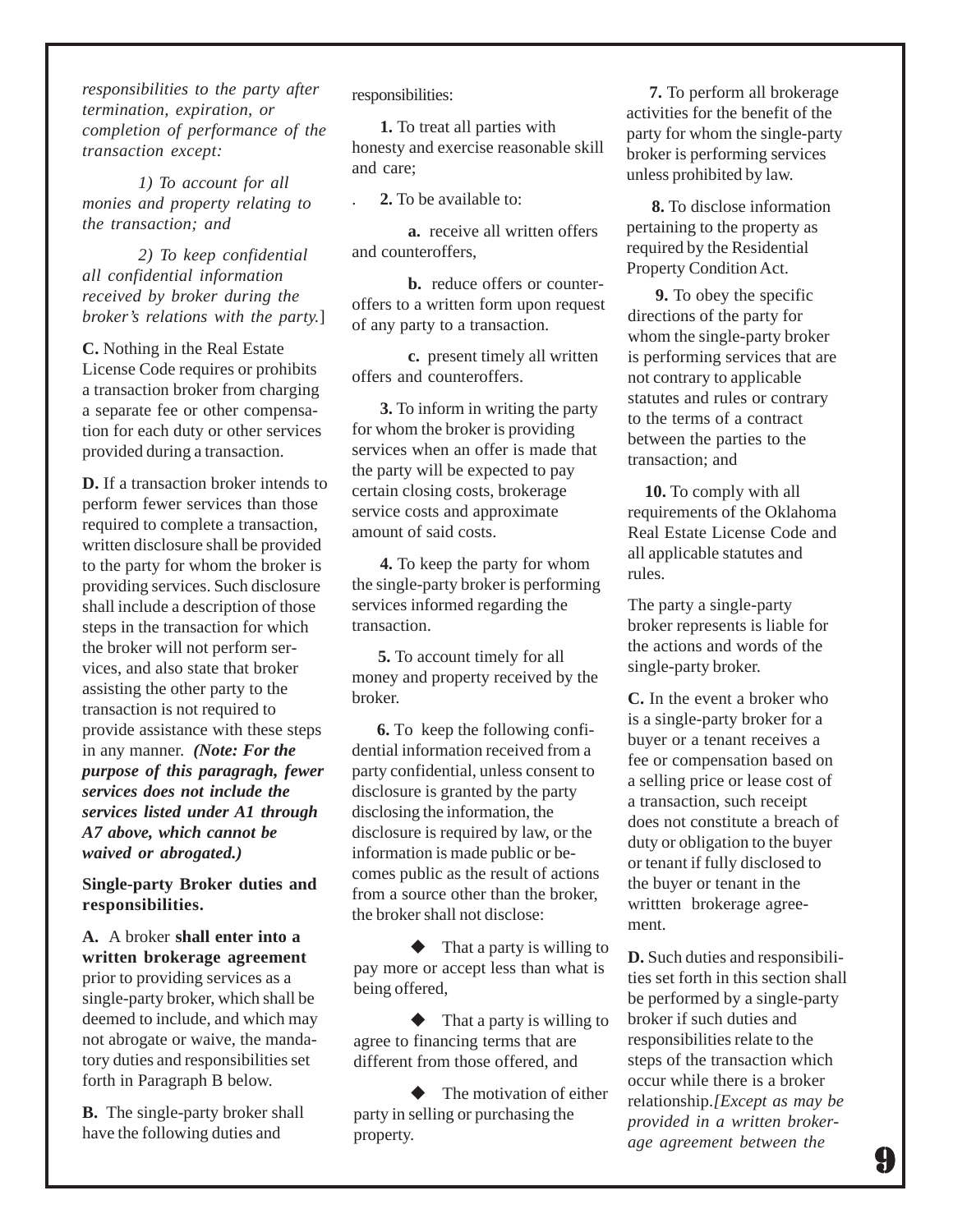*broker and a party to a transaction, the broker owes no further duties or responsibilities to the party after termination, expiration, or completion of performance of the transaction except:*

*1) to account for all monies and property relating to the transaction; and*

*2) to keep confidential all confidential information received by broker during the broker's relations with the party.]*

**E.** Nothing in the Real Estate License Code requires or prohibits a single-party broker from charging a separate fee or other compensation for each duty or other services provided during a transaction.

**F.** If a single-party broker intends to perform fewer services than those required to complete a transaction, written disclosure shall be provided to the party for whom the broker is providing services. Such disclosure shall include a description of those steps in the transaction for which the broker will not perform services, and also state that broker assisting the other party to the transaction is not required to provide assistance with these steps in any manner. *(Note: For the purpose of this paragragh, fewer services does not include the services listed under B1 through B10 above, which cannot be waived or abrogated.)*

#### **Differences between Transaction and Singleparty Broker duties:**

 The single-party broker must have a written agreement. The transaction broker can have an oral or written agreement to represent a party.

10

and words of the single-party broker. represents is not nable for the word<br>or actions of the transaction broker. The party a single-party broker represents is liable for the actions The party a transaction broker represents is not liable for the words

 The single-party broker works for the benefit of the party he represents. The transaction broker cannot be an advocate for the party he represents.



 The single-party broker must obey the specific instructions of the party he represents as long as they are not contrary to applicable statutes and rules or contrary to the terms of a contract between the parties to the transaction. A transaction broker does not have this obligation.

 A single-party broker cannot provide single-party brokerage services to both parties to a transaction. However, a single-party broker can represent one party to a transaction as a single-party broker and the other party to the transaction as a transaction broker. In this event, the broker shall disclose in writing to the party for whom the broker is providing services as a transaction broker:

*1) the difference between a transaction broker and a single-party broker.*

*2) that the broker is a single-party broker for the other party and performs services for the benefit of the other party in the transaction.*

**◆** The transaction broker can

represent both parties to the transaction as a transaction broker.

*(NOTE: A Single-party and a transaction broker are required by law to present all written offers regardless of any instructions from the Seller to the contrary.)*

#### **Changing from Singleparty to Transaction Brokerage Services**.

 There are instances where the single-party brokerage services provided by the broker must be changed to transaction brokerage services. For example, if the broker is providing single-party brokerage services to both a seller and a buyer and that buyer wants to make an offer on the seller's home, the buyer or seller must agree to change to transaction brokerage services. When this occurs, the broker must obtain written consent (which may be included in the written brokerage agreement or in a separate document) from the Seller or Buyer containing the following information:

 $\blacklozenge$  A description of the transaction or type of transactions that might occur in which the singleparty broker seeks to obtain consent to become a transaction broker.

 $\blacklozenge$  A statement that in such transactions the single-party broker would perform services for more than one party whose interest could be different or even adverse and that would require the broker to seek the consent of each party to permit a change in the brokerage relationship.

A statement that by giving consent in such transactions: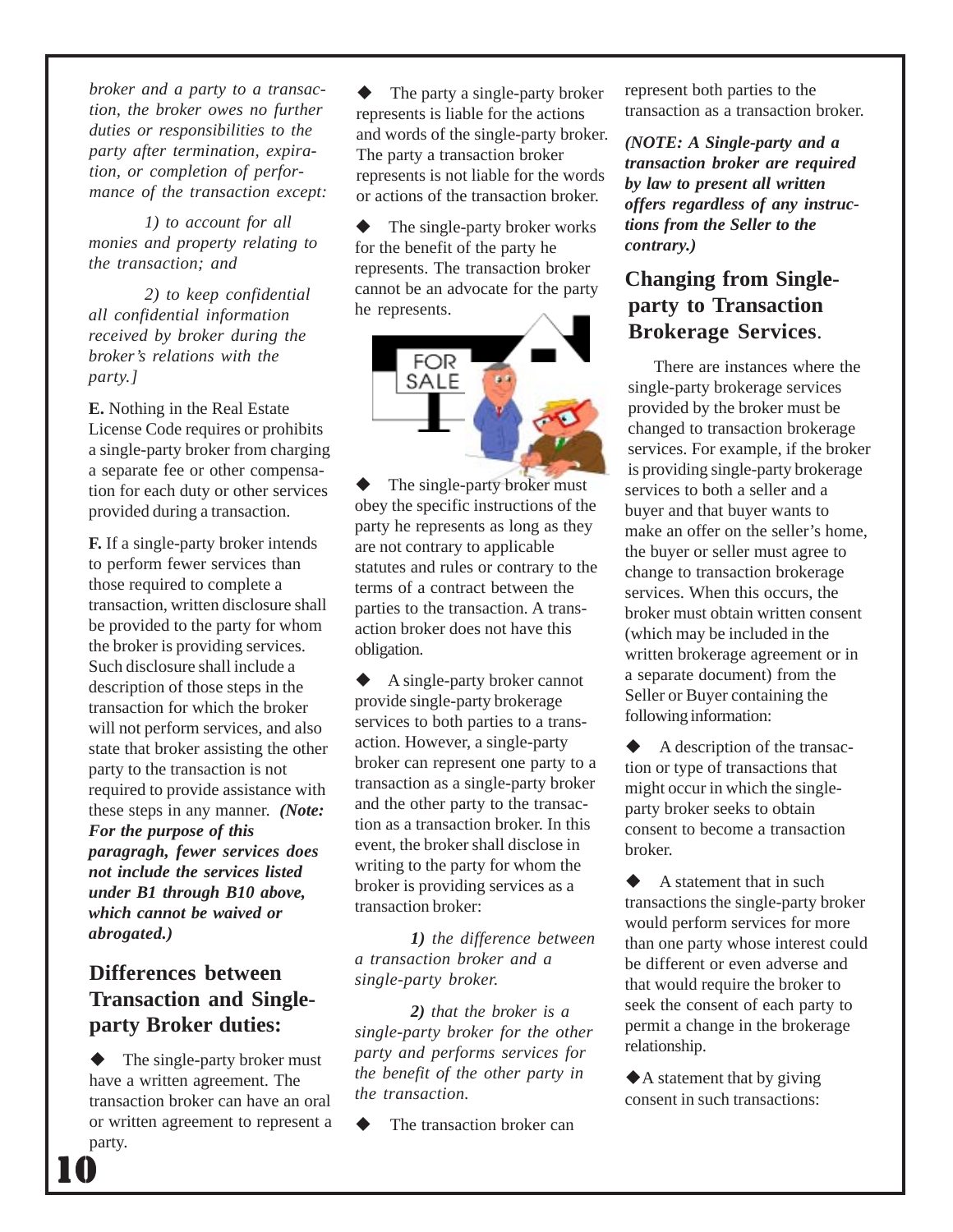*1) the party will allow the broker to change broker's relationship from performing services as a single-party broker to performing services as a transaction broker,*

*2) the broker will no longer provide services for the benefit of the party, but may only assist in such transactions,*

*3) the broker will not be obligated to obey the specific directions of the party but will assist all parties to such transactions,*

*4) the party will not be vicariously liable for the acts of the broker and associated associates, and*

*5) the broker's obligation to keep confidential information received from the party confidential is not affected.*

 A statement that the party is not required to consent to the change in the brokerage relationships in such transactions and may seek independent advice.

 A statement that the consent of the party to change the brokerage relationship in such transactions has been given voluntarily and that the written consent has been read and understood by the party, and

 A statement that the party authorizes the broker to change the brokerage relationship in such transactions and to assist all parties to such transactions as a transaction broker.

If neither party gives consent as described above, the broker shall withdraw from providing services to all but one party to a transaction.

If only one party gives consent as described above, the broker may consenting party and continue to act as a single-party broker for the nonconsenting party. The broker shall disclose in writing to the consenting party that the broker remains a single-party broker for the nonconsenting party and performs services for the benefit of the nonconsenting party.

 Under the Contract paragraph *"Broker Relationship Disclosure and Information,"* the Listing



Broker and the Cooperating Broker confirm their brokerage relationships.

## Financing Financing

#### Supplemental Agreement

If a mortgage loan is needed to purchase the Property, a Financing Supplemental Agreement will be attached to and made a part of the contract.

**Bank**

 **It is the responsibility of the lending institution to disclose State and Federal Regulations concerning the terms and conditions of the real estate loan** for which the Buyer applies.

 The provisions of the Financing Supplemental Agreement require the following:

 Buyer must **immediately** make loan application, which usually means **the next business day after the "Effective Date" of the Contract.**

 **Buyer must pay all fees required by lender, including appraisal and credit report fees, at the time of application and instruct the lender to process the loan immediately.**

 $\blacklozenge$  Buyer shall instruct the lender to provide the Listing Broker (if requested) written confirmation that the credit report and appraisal have been ordered.

◆ Buyer must proceed immediately to obtain a commitment for hazard insurance to cover the Property.

 $\blacklozenge$  If the Buyer is not satisfied with the terms of the loan, Buyer has the option of canceling the Contract **within 5 days of the** *"Effective Date"* of the Contract.

 **Regardless of any advice that might be given by a broker or lender, failure to comply with any of the above provisions could be interpreted as Buyer's Breach of Contract.**

> Buyer needs to be aware that there are a few "predatory lenders." These lenders charge excessive fees or charge more interest that is required based on Buyer's credit history. To learn more about predatory

lending, Buyer can check the Consumer Credit Department Web site:

www.okdocc.state.ok.us. Buyer can also check with Consumer